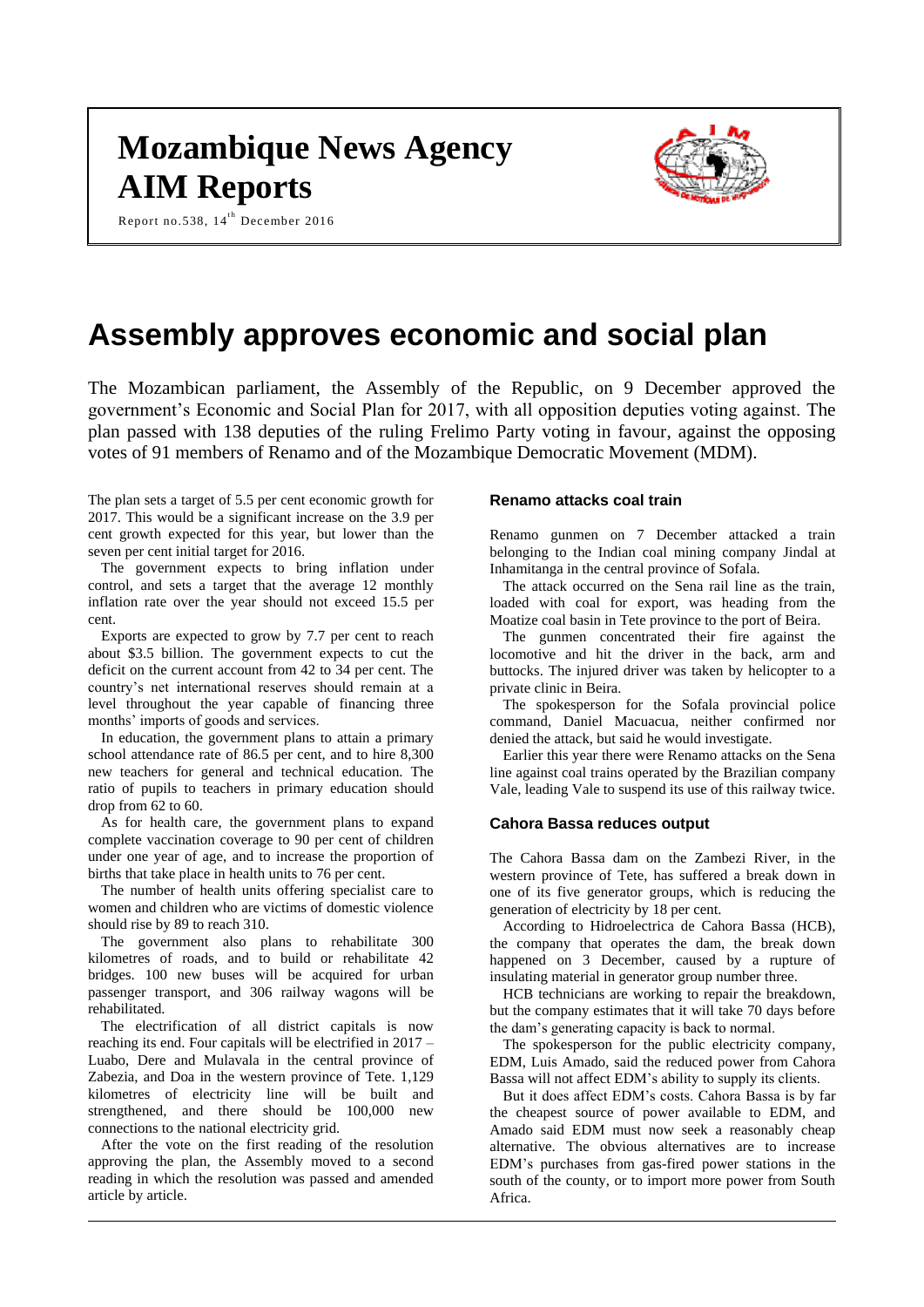# **President hails success of cashew export surtax**

The imposition of a surtax on the export of raw, unprocessed cashew nuts has been a success in stimulating the growth of the cashew processing industry, declared President Filipe Nyusi on 9 December.

The President was speaking in the northern city of Nampula, shortly after inaugurating a cashew processing factory owned by Korosho Mocambique Lda., which is part of the Export Trade Group (ETG), a company formed by Mauritian and Indian capital.

This, President Nyusi said, was an example of a policy to protect industry bearing fruit. The surtax, of between 18 and 22 per cent, on raw cashew exports is imposed to ensure that, instead of all being exported (mostly to India), the nuts stay in Mozambique to feed the processing **factories** 

"This factory has a processing capacity of up to 10,000 tonnes a year", said President Nyusi. "It is a contribution towards meeting the government's goals in this area, and also meets one of the objectives of the Cashew Master Plan which envisages a greater volume of national processing of cashew nuts".

"This factory has solved some problems", he added, "but new challenges have arisen for the producers who are under pressure from demands to increase their production".

The ETG factory employs 700 workers, but 80 per cent of these are casual workers. Currently it operates with 25 machines capable of processing 2,500 tonnes of nuts a year. But the company plans to increase the number of machines to 75 by the end of 2020, and lift annual processing capacity to 10,000 tonnes of raw nuts.

The factory produces around 500 tonnes of cashew kernels a year, most of which is exported (to South Africa, the United States, Canada and various Asian and European countries). The raw nuts are purchased from producers in the Nampula countryside.

This is the second cashew processing plant set up by ETG in Mozambique. The first has been operating for over ten years in Chiure district, in the neighbouring province of Cabo Delgado.

The current export surtax was imposed after attempts in the 1990s by the World Bank to force the government to remove all protection from the cashew processing plant came close to destroying the industry. At the time the World Bank claimed that the peasant farmers would get a better deal if they exported all their cashews raw to India – a claim that researchers found lacked any substantial evidence.

The Bank even made liberalization of cashew exports a condition for hundreds of millions of dollars of loans. One by one, the cashew factories closed until, by the year 2000, there were virtually none left, and thousands of cashew workers had been thrown out of their jobs.

The Mozambican parliament eventually rebelled against this policy, and passed the law imposing the export surtax. Since then the processing industry has revived and the World Bank has kept quiet.

This is a condensed version of the AIM daily news service – for details contact [pfauvet@live.com](mailto:pfauvet@live.com)

\_\_\_\_\_\_\_\_\_\_\_\_\_\_\_\_\_\_\_\_\_\_\_\_\_\_\_\_\_\_\_\_\_\_\_\_\_\_\_\_\_\_\_

# **Katembe Bridge 70 per cent complete**

The suspension bridge over the bay of Maputo, linking the centre of the city to the outlying municipal district of Katembe is now 70 per cent complete, according to Mozambique's Minister of Public Works, Carlos Bonete.

The pillars of the bridge now rise high above the bay, and Bonete, speaking to reporters during a visit to the bridge on 11 December, said that the suspension pillars are 90 per cent complete.

Resettling households and companies who are in the path of the bridge is not complete, and could delay completion of the bridge and its access roads. Bonete said that some people have been resettled in the Mahubo and Tenga localities in Maputo province. But surveys are still being undertaken of households living along the northern approaches to the bridge.

The bridge itself will be 680 metres long. The northern access viaduct will be 1,097 metres long and the southern approach road 1,234 metres long.

In related news, the road between the towns of Boane and Bela Vista, in Maputo province, has been rebuilt and tarred, as part of the same project that includes the suspension bridge. Bonete, opened the newly tarred road to traffic on 12 December.

When the project is concluded, it will be possible to drive from Katembe to Ponta de Ouro, on the border with the South African province of Kwazulu-Natal, on tarred roads. So far 28 kilometres have been tarred on the stretch from Bela Vista to Katembe, and 13 kilometres on the stretch from Bela Vista to Ponta de Ouro.

"We will be able to have everything done next year", said Bonete. "We are making good progress, and, even though some of the work is complex, we will be able to complete it within the time envisaged".

The Maputo-Katembe-Ponta de Ouro road is 185 kilometres long, and 109 kilometres will be rebuilt or rehabilitated. On the road to Ponta de Ouro, bridges over five rivers (including the Maputo and Tembe rivers) are being erected. Bonete said these bridges are now almost completed.

#### **Over five million SIM cards blocked**

The three mobile phone operators in Mozambique, M-Cel, Vodacom and Movitel, have blocked 5.7 million unregistered SIM cards, whose owners missed the 1 December deadline for registration.

The deadline was set by the regulatory body, the Mozambique National Communications Institute (INCM), which warned of heavy fines for companies that failed to block unregistered SIM cards.

At a Maputo press conference on 7 December, the director of postal and telecommunications services in the INCM, Massingue Apala, said that in the weeks preceding the deadline about two million SIM cards were registered out of more than seven million that were in an "irregular situation".

The clients whose cards have been blocked will only be able to use them again, once they have registered them with the operators, said Apala. He revealed that the number of registered SIM cards is 12,439,070 and the total number yet to be registered is 5,727,292.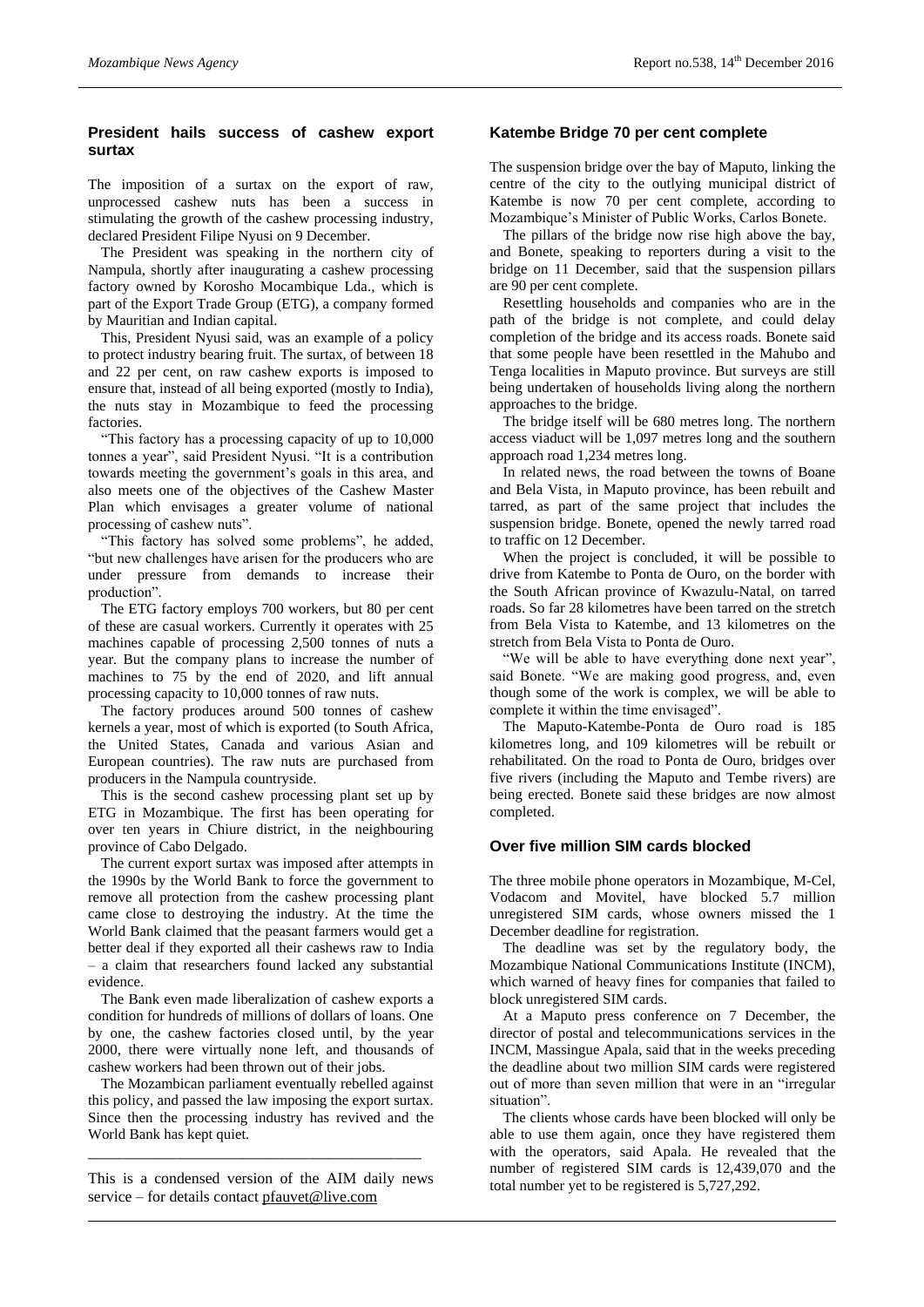# **Corruption a threat to needed reform - PM**

Prime Minister Carlos Agostinho do Rosario on 9 December declared that corruption is a threat to the reform of the public administration, with a negative impact on the business environment and on improving the provision of public services.

Speaking in Maputo at a meeting to mark International Anti-Corruption Day, Rosario warned of the damaging consequences of corruption because it reduces the state's ability to satisfy the basic needs of citizens.

Preventing and fighting against corruption, he said, requires all sectors of society "to strengthen integrity and transparency in our behaviour through changes in mentality and attitude".

Rosario added that the fight against corruption occupies a prominent place in the government's Plan of Action to implement its public administration reform strategy "which seeks to promote transparency in the management of local state bodies and municipalities, guarantee that all leaders and managers make the legally required declarations of their assets, and undertake civic education on preventing corruption".

The director of the Central Office for the Fight against Corruption, Ana Maria Gemo, revealed that in 2015 prosecutors brought charges in 437 cases of corruption. Between January and October of this year, the figure was 382. She regarded this as a significant increase on the previous three years – charges were brought in 256 cases in 2012, 296 in 2013 and 239 in 2014.

The number of people detained for crimes of corruption and embezzlement between January and October was 147, she said – much larger than the figure of 61 detentions in 2014 and 59 in 2015.

"But while the numbers show there is an improvement in our performance", Gemo added, "the truth is that you just have to walk around Maputo and many other parts of Mozambique to see that corruption is a problem and guides the lives of many citizens".

"Although citizens protest against corruption, the fact is that they accept it in their day-to-day lives", she said, "which shows the need to involve all of us to change mentalities, since that is he starting point for any institutional action to prevent and fight against this evil".

The examples of corruption, she continued, range from the traffic cop who accepts a bribe of a few meticais from a motorist not to issue a fine, to a powerful public officeholder who benefits from illicit business deals to the detriment of the state. "The former subsists in this way, while the latter accumulates wealth expressed in cars and luxury houses, in Mozambique and abroad, bulging bank accounts, and companies which perpetuate that wealth at the expense of the Mozambican people".

Gemo pointed out that the criminal investigation of corruption cases, and trafficking in influence, "follows a paradigm that is quite different from traditional cases of criminal investigation", and the current Penal Procedural Code, in force for over 40 years, "is no longer adequate for investigating corruption and all forms of economic and financial crime, and does not respond to current needs".

The current rules do not establish the special regime for collecting evidence that prosecutors investigating corruption cases need, and so pertinent legislation should be passed bringing law up to date, she urged.

## **Maputo Council and UN cooperate against violence**

UN Women (the United Nations body for gender equality) and Maputo City Municipal Council on 13 December agreed to cooperate on activities to eradicate violence against women and girls in the public spaces of the city.

To this end, the Mayor of Maputo, David Simango, and the representative in Mozambique of UN Women, Florence Raes, signed a memorandum of understanding to implement the recommendations contained in a study on gender-based violence in the city.

The report urged the municipal authorities to improve the structural and organizational conditions in Maputo neighbourhoods, to guarantee police patrols in places prone to violence, and to train and raise the awareness of police, community leaderships and civil society so that they know how to deal with questions of violence against women and girls.

The results of the study showed an alarming level of violence against women in public places. 376 women and girls were questioned in the Maputo neighbourhoods of Chamanculo and Maxaquene, and 60.4 per cent of them said they had suffered some type of violence in the 12 months prior to the study.

Teenagers are more at risk than mature women. 65.7 per cent of the girls aged between 12 and 18 reported that they had suffered violence. The figure was 54.4 per cent among women aged over 18.

# **Maputo Port sets new record**

The largest ship ever to use Maputo port, the "MV Mineral Belgium", sailed out of the port on 1 December, laden with 90,000 tonnes of ferro-chrome and chrome, according to the Maputo Port Development Company (MPDC), the company that operates the port.

The ship was able to use the port due to dredging of the access channel. The dredging is nearing its conclusion – it began in May and should be concluded in January, deepening the access channel from 11 metres to 14.2 metres at high tide.

This enormous ship is 289 metres long and 45 metres wide. It has nine holds, and so is the vessel with the largest number of holds ever to dock in Maputo.

"This is an important landmark for Maputo port", said Osorio Lucas, the Executive Director of MPDC. "It's the first ship to load more than 80,000 tonnes, something which six months ago we could only dream of doing. Today we are sure that we can have more ambitious dreams, and our next target is to load 100,000 tonnes".

The loading operation used mobile cranes, recently acquired by MPDC. The new cranes have increased productivity, and also improve the competitiveness of the port, since shipping companies can use cheaper ships without their own on-board cranes.

Transport Minister Carlos Mesquita said "this operation is of great importance for the sector and for the economy of our country. That ships of this size can now dock at Maputo port means that we will become more competitive". Large mineral cargoes from Maputo would no longer have to be shipped first to the South African ports of Durban or Richards Bay in order to be loaded onto modern ocean-going vessels